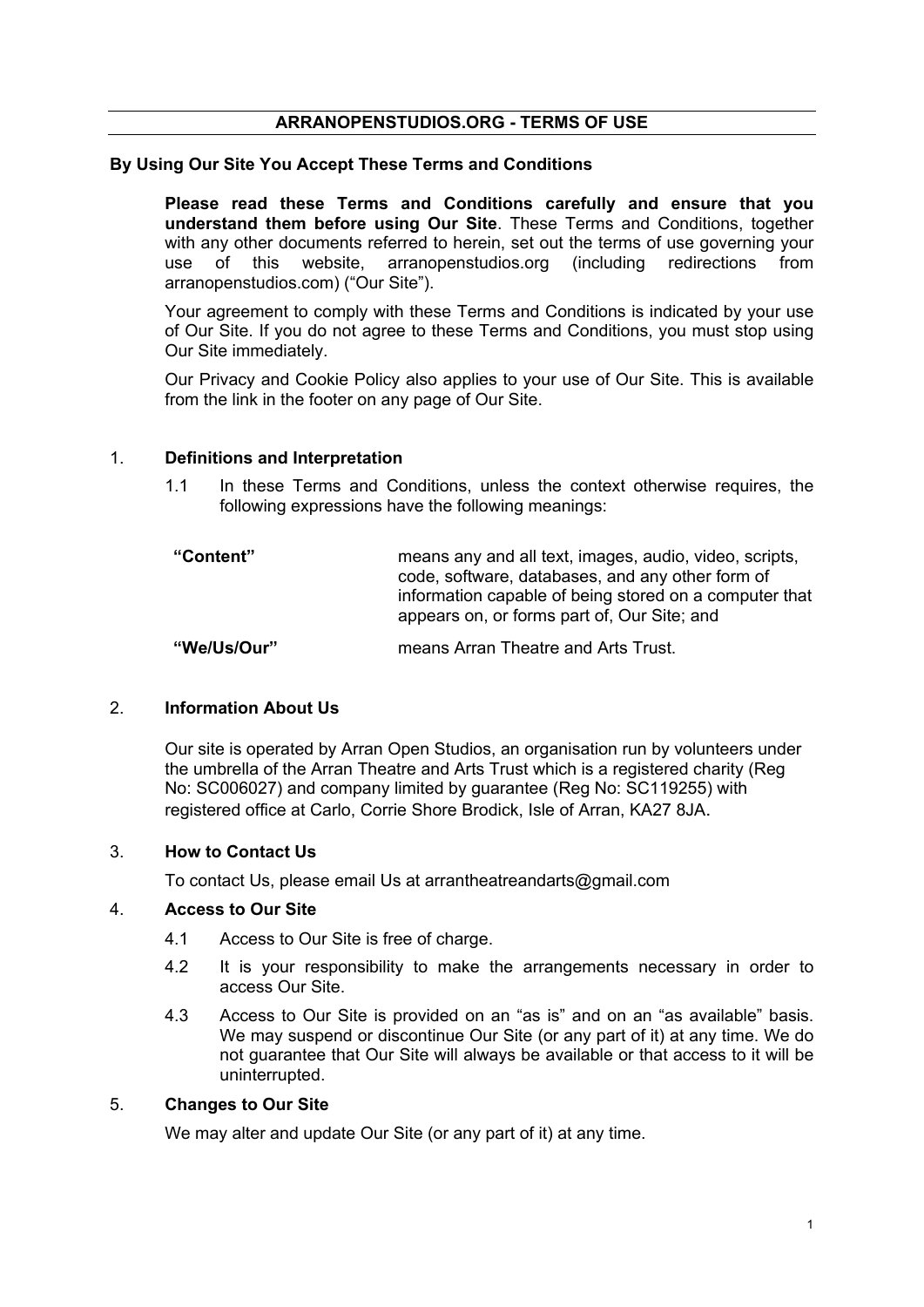# 6. **Changes to these Terms and Conditions**

- 6.1 We may alter these Terms and Conditions at any time. If We do so, details of the changes will be highlighted at the top of this page. As explained above, your use of Our Site constitutes your acceptance of these Terms and Conditions. Consequently, any changes made to these Terms and Conditions will apply to your use of Our Site the first time you use it after the changes have been implemented. You are therefore advised to check this page every time you use Our Site.
- 6.2 If any part of the current version of these Terms and Conditions conflicts with any previous version(s), the current version shall prevail unless We explicitly state otherwise

# 7. **How You May Use Our Site and Content (Intellectual Property Rights)**

- 7.1 All Content included on Our Site and the copyright and other intellectual property rights in that Content belongs to or has been licensed by Us, unless specifically labelled otherwise. All Content is protected by applicable United Kingdom and international intellectual property laws and treaties.
- 7.2 You may access, view, and use Our Site in a web browser (including any web browsing capability built into other types of software or app) and you may download Our Site (or any part of it) for caching (this usually occurs automatically).
- 7.3 You may print one copy and download extracts of any page(s) from Our Site for personal use only.
- 7.4 You may not modify the printed copies or downloaded extracts in any way. Images, video, audio, or any other Content downloaded from Our Site must not be used separately from accompanying text.
- 7.5 Our status as the owner and author of the Content on Our Site (or that of identified licensors, as applicable) must always be acknowledged.
- 7.6 You may not use any Content saved or downloaded from Our Site for commercial purposes without first obtaining a licence from Us (or our licensors, as applicable). This does not prevent the normal access, viewing, and use of Our Site for general information purposes by business users or consumers.

## 8. **Links to Our Site**

- 8.1 You may link to any page on Our Site.
- 8.2 Links to Our Site must be fair and lawful. You must not take unfair advantage of Our reputation or attempt to damage Our reputation.
- 8.3 You must not link to Our Site in a manner that suggests any association with Us (where there is none) or any endorsement or approval from Us (where there is none).
- 8.4 Your link should not use any logos or trade marks displayed on Our Site without Our express written permission.
- 8.5 You must not frame or embed Our Site on another website without Our express written permission.
- 8.6 You may not link to Our Site from another website the main content of which is unlawful; obscene; offensive; inappropriate; dishonest; defamatory; threatening; racist, sexist, or otherwise discriminatory; that promotes violence, racial hatred, or terrorism; that infringes intellectual property rights; or that We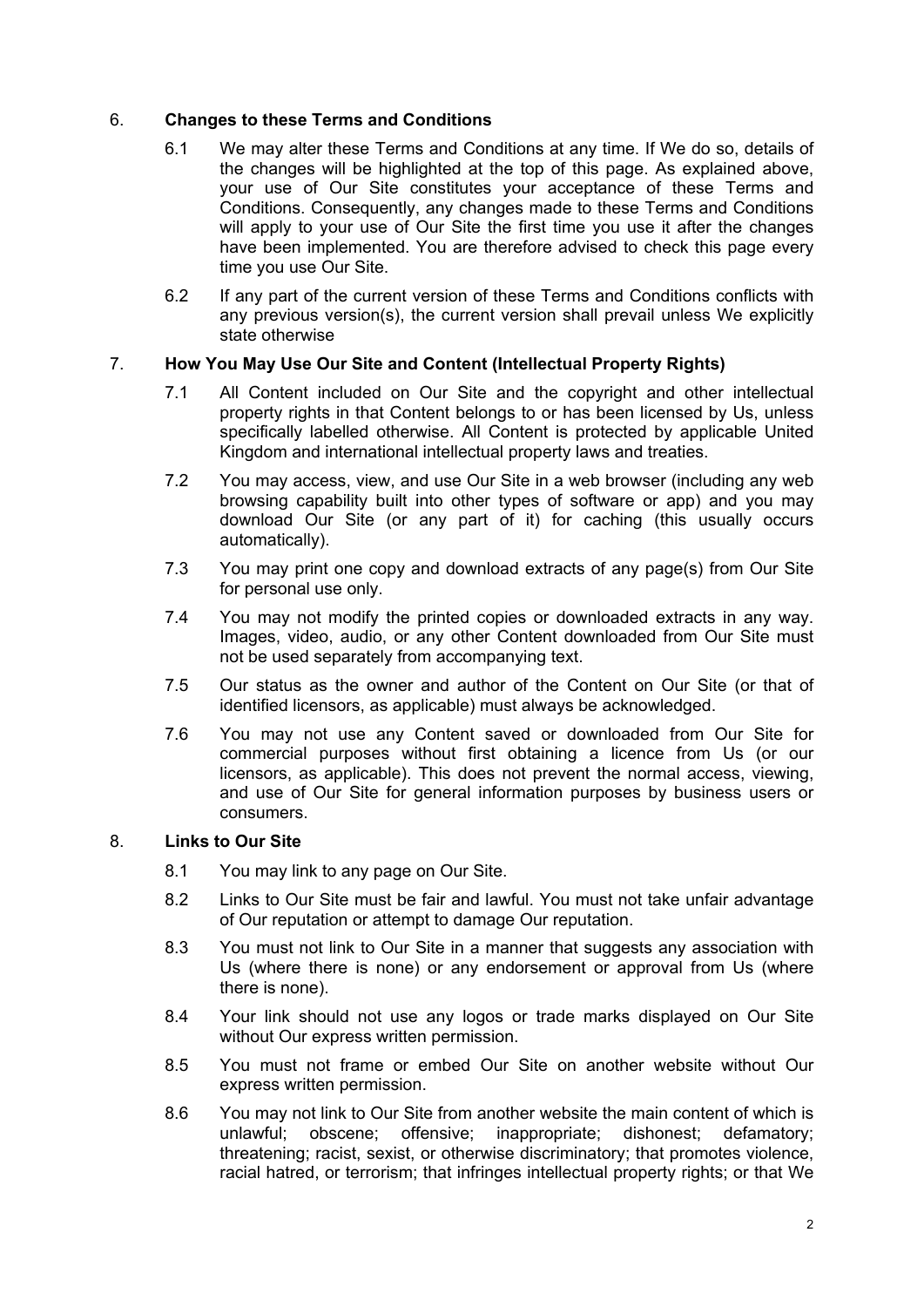deem to be otherwise objectionable.

## 9. **Links to Other Sites**

- 9.1 Links to other websites may be included on Our Site. Unless expressly stated, these sites are not under Our control. We accept no responsibility or liability for the content of third-party websites.
- 9.2 The inclusion of a link to another website on Our Site is for information purposes only and does not imply any endorsement of that website or of its owners, operators, or any other parties involved with it.

### 10. **Disclaimers**

- 10.1 Nothing on Our Site constitutes professional advice on which you should rely. It is provided for general information purposes only.
- 10.2 We make reasonable efforts to ensure that the Content on Our Site is complete, accurate, and up to date, but We make no warranties, representations, or guarantees (express or implied) that this will always be the case.
- 10.3 If you are a business user, We exclude all implied representations, warranties, conditions, and other terms that may apply to Our Site and Content.

## 11. **Our Liability**

- 11.1 Nothing in these Terms and Conditions excludes or restricts Our liability for fraud or fraudulent misrepresentation, for death or personal injury resulting from negligence, or for any other forms of liability which cannot be lawfully excluded or restricted.
- 11.2 If you are a business user (i.e. you are using Our Site in the course of business or for commercial purposes), to the fullest extent permissible by law, We accept no liability for any loss or damage, whether foreseeable or otherwise, in contract, tort (including negligence), for breach of statutory duty, or otherwise, arising out of or in connection with the use of (or inability to use) Our Site or the use of or reliance upon any Content included on Our Site.
- 11.3 If you are a business user, We accept no liability for loss of profit, sales, business, or revenue; loss of business opportunity, goodwill, or reputation; loss of anticipated savings; business interruption; or for any indirect or consequential loss or damage.
- 11.4 If you are a consumer, you agree that you will not use Our Site for any commercial or business purposes and that We shall have no liability to you for any business losses as set out above.

#### 12. **Viruses, Malware, and Security**

- 12.1 We exercise reasonable skill and care to ensure that Our Site is secure and free from viruses and malware; however, We do not guarantee that this is the case.
- 12.2 You are responsible for protecting your hardware, software, data, and other material from viruses, malware, and other internet security risks.
- 12.3 You must not deliberately introduce viruses or other malware, or any other material which is malicious or technologically harmful either to or via Our Site.
- 12.4 You must not attempt to gain unauthorised access to any part of Our Site, the server on which Our Site is stored, or any other server, computer, or database connected to Our Site.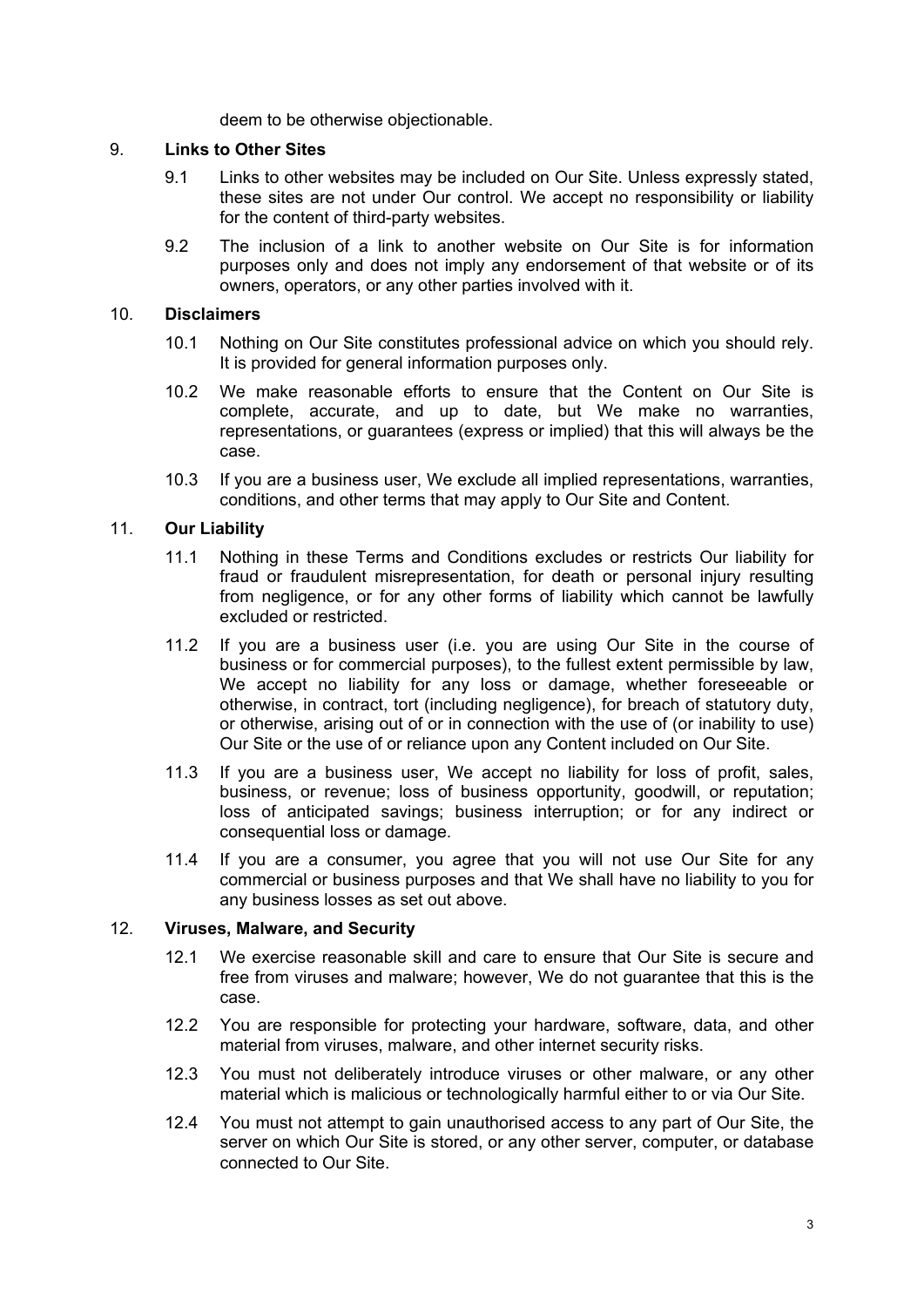- 12.5 You must not attack Our Site by means of a denial of service attack, a distributed denial of service attack, or by any other means.
- 12.6 By breaching the provisions of Parts 13.3 to 13.5, you may be committing a criminal offence under the Computer Misuse Act 1990. Any and all such breaches will be reported to the relevant law enforcement authorities and We will cooperate fully with those authorities by disclosing your identity to them. Your right to use Our Site will cease immediately in the event of such a breach.

### 13. **Acceptable Usage of Our Site**

- 13.1 You may only use Our Site in a lawful manner:
	- a) You must ensure that you comply fully with any and all local, national, or international laws and regulations that apply;
	- b) You must not use Our site in any way, or for any purpose, that is unlawful or fraudulent; and
	- c) You must not use Our Site to knowingly send, upload, or in any other way transmit data that contains any form of virus or other malware or any other code designed to adversely affect computer hardware, software, or data of any kind.
- 13.2 If you fail to comply with the provisions of this Part 14, you will be in breach of these Terms and Conditions. We may take one or more of the following actions in response:
	- a) Suspend or terminate your right to use Our Site;
	- b) Issue you with a written warning;
	- c) Take legal proceedings against you for reimbursement of any and all relevant costs on an indemnity basis resulting from your breach;
	- d) Take further legal action against you, as appropriate;
	- e) Disclose such information to law enforcement authorities as required or as We deem reasonably necessary; and/or
	- f) Any other actions which We deem reasonably appropriate (and lawful).
- 13.3 We hereby exclude any and all liability arising out of any actions that We may take (including, but not limited to those set out above in Part 13.2) in response to your breach.

## 14. **How We Use Your Personal Information**

We will only use your personal information as set out in Our Privacy and Cookie Policy.

## 15. **Communications from Us**

- 15.1 If We have your contact details, We may send you important notices by email from time to time. Such notices may relate to matters including, but not limited to, changes to Our Site or to these Terms and Conditions.
- 15.2 We will not send you marketing emails without your express consent.
- 15.3 For questions or complaints about communications from Us, please contact Us using the details above in Part 3.

#### 16. **Law and Jurisdiction**

16.1 These Terms and Conditions, and the relationship between you and Us